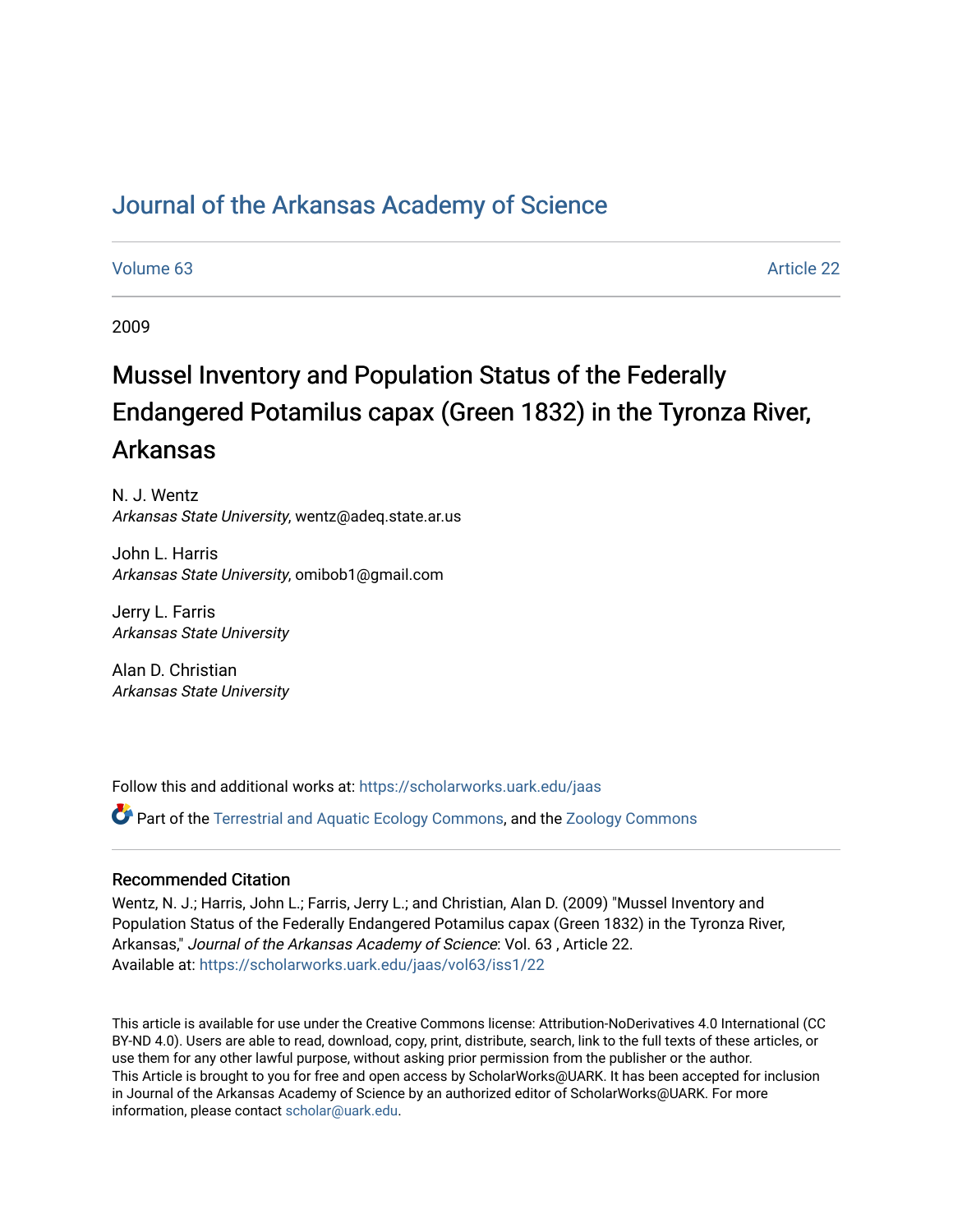## **Mussel Inventory and Population Status of the Federally Endangered** *Potamilus capax* **(Green 1832) in the Tyronza River, Arkansas**

N.J. Wentz<sup>1</sup>, J.L. Harris<sup>1</sup>, J.L. Farris<sup>2</sup>, and A.D. Christian<sup>1,2</sup>

*1. Department of Biological Sciences, Arkansas State University, State University, AR 72467*

*2. Environmental Sciences Program, Arkansas State University, State University, AR 72467*

1 Correspondence: wentz@adeq.state.ar.us

#### **Abstract**

Currently, few data exist for the mussel assemblages of the Tyronza River, Arkansas. The goal of this project was to inventory the freshwater mussel assemblages of the Tyronza River and determine the status of the federally endangered *Potamilus capax*. We qualitatively and quantitatively sampled mussel assemblages and documented the occurrence of S1 (extremely rare), S2 (very rare), and S3 (rare to uncommon) species. A total of 70.4 river kilometers were sampled in 2006 and 2007 resulting in 363 sampling sites, 4030 live individuals, and 25 species. We observed a total of 1 S1, 2 S2, and 9 S3 species. Mean catch-per-unit-of-effort was 0.9 (1.2 SD) individuals / min. and mean species richness and individual abundance were 3.4 (2.7 SD) species / site and 11.1 (15.1 SD) individuals / site, respectively. Thirteen *Potamilus capax* were collected during this survey, with only 1 gravid female and 2 juveniles. Quantitative survey mean densities per site ranged from 1.0 to 1.9 mussels  $/m<sup>2</sup>$  with an overall mean of 1.4 individuals / m<sup>2</sup> (0.3 SD). A total of 7 *Potamilus capax* were observed during quantitative sampling. Community Numerical Standing Crop estimates ranged from 70  $\pm$  30 to 22,986  $\pm$  7,905 individuals. The data collected from this survey provide a valuable baseline on the mussel assemblages of an altered-alluvial river and the location and status of all S1, S2 and S3 species. This information is essential to the management of this imperiled fauna in the Tyronza River.

Keywords: Freshwater mussels, Tyronza River, *Potamilus capax*

## **Introduction**

Freshwater mussels of the families Unionidae and Margaritiferidae (Mollusca: Bivalvia), are among the most imperiled species in North America. Williams et al*.* (1993), Bogan (1993), and Neves (1999) estimate that 70% of the species found in North America are listed as threatened, endangered, or of special concern. Of approximately 85 species of freshwater mussels occurring in Arkansas, 8 are federally endangered, 1 threatened, and 2 candidate species (Harris et al. 1997, Harris et al. 2009). One of the 8 endangered species is *Potamilus capax,* which was listed on June 14, 1976 and a recovery plan was developed in 1989 by the US Fish and Wildlife Service. This study addresses Objective 1 of the 1989 *Potamilus capax* recovery plan (USFWS 1989).

Little data exists on the distribution and abundance of mussel assemblages for the Tyronza River, Arkansas. Bates and Dennis (1983) and Ahlstedt and Jenkinson (1987, 1991) qualitatively surveyed portions of the 80 km long Tyronza River with only 13 and 15 sites sampled, respectively. Bates and Dennis (1983) found relatively low species richness and abundance with only 9 live species collected at 3 of the 13 sites surveyed, with the remainder of the sites having no live individuals present. Ahlstedt and Jenkinson (1987, 1991) reported higher species richness within the Tyronza River during their surveys, with 23 species from their 15 survey sites compared to a total of 28 species identified in the St. Francis River proper.

The goal of this project was to inventory the freshwater mussel resources for ~70 river km (RKM) of the Tyronza River, Arkansas. To meet this goal, we had 3 objectives: 1) to systematically survey the Tyronza River at 200 – 300 m intervals from the mouth near Parkin, Arkansas upstream  $\sim$  70 RKM to near Dyess, Arkansas, 2) to document the occurrence of S1 (extremely rare), S2 (very rare), and S3 (rare to uncommon) freshwater mussel species for this study area, based on the Arkansas Natural Heritage Commission state rankings (ANHC 2006), and 3) to quantitatively survey mussel assemblages.

## *Study Area*

The Tyronza River is located in the Mississippi River Alluvial Plain ecoregion of Arkansas and its watershed is approximately  $3,000 \text{ km}^2$ , containing a high number of agricultural drainage ditches (Figure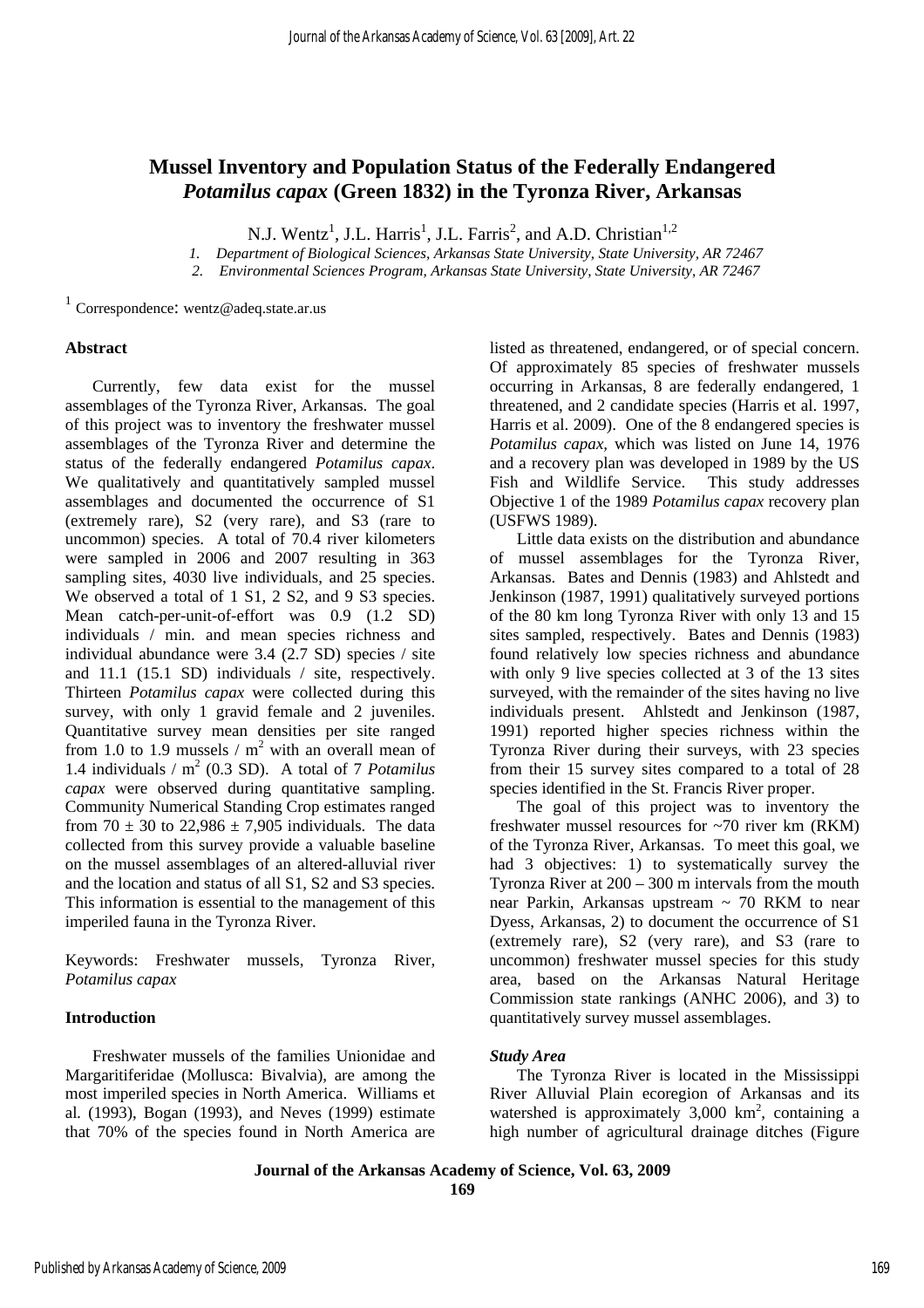## **N.J. Wentz, J.L. Harris, J.L. Farris, and A.D. Christian**

1). The watershed begins as Ditch #31 approximately 10 km (6.5 miles) southeast of Blytheville, Arkansas. Ditch #31 is a shallow, channelized drainage ditch lacking a forested riparian corridor and consists of partially vegetated riffles. The unchannelized portion of the Tyronza River begins approximately 5 km (3 miles) north of Dyess, Arkansas and continues southwest to its confluence with the St. Francis River north of Parkin, Arkansas (Figure 1). The headwaters of the Tyronza River begin at an elevation of 86 m above sea level, subsequently dropping to 75 and 70 m above sea level at Dyess and Parkin, respectively. Major soil types consist of poorly to moderately drained clay and sand, with western portions of the watershed ranging from poorly drained loamy soils to excessively drained sandy soils (USDA 1971, EPA 2005).



Figure 1. Map of naturalized channel of the Tyronza River, Arkansas from Dyess, Arkansas to Parkin, Arkansas.

Primary land-use in the Tyronza River watershed is agriculture. An estimated 93.5% of the watershed is in row crops (soybeans 58.9%, cotton 20.8%, rice 9.6%, and sorghum/corn 4.2%) and the remaining 6.5% is classified as a mixture of urban, water, and forest (EPA 2005). Road densities are moderate, with approximately 17 paved or graveled crossings between Dyess and Parkin (AGFC 1989).

## **Methods**

#### *Qualitative Survey*

A qualitative survey was conducted for the entire Tyronza River in autumn 2006 and spring 2007. The

survey entailed searching the entire natural channel using, depending on stream depths, tactile wading, snorkeling, and surface supplied air system collection methods. Searches involved feeling through the substrate using both hands. These systematic searches for live or dead mussels within the wetted width of the channel were conducted from 10 m above to 10 m below transects placed every 200-300 m of stream length. Mussels were identified to species and returned to the transect area in which they were removed; however, selected voucher specimens were deposited in the Arkansas State University Museum of Zoology – Unionoida Collection. Nomenclature followed Turgeon et al. (1998). When *Potamilus capax* was encountered, each individual was uniquely marked with an etching via a Dremel tool, measured [length (mm), width (mm), and height (mm)], examined for gravidity, and returned to the transect search area. Each sampling transect was identified with a unique code and latitude/longitude coordinates, habitat type (e.g. pool, riffle, and run), and substrate types (e.g. sand, clay, topsoil) were recorded on field data sheets. Species distributions, species richness, relative abundance, and catch-per-unit-of-effort (CPUE) estimates (individuals / min) were calculated for each transect search area.

#### *Quantitative Survey*

Nine sites from among the 363 qualitative sites were selected for quantitative sampling. The 9 sites were distributed in upper and lower sections with 4 and 5 sites, respectively. The upper and lower section division and site selection were based on a metric developed to include species richness, abundance, and presence/absence of *Potamilus capa*x and was calculated as:

$$
X = Z_1^* Z_2^* Z_3
$$

where  $Z_1$  is the species richness of a qualitative site,  $Z_2$ is the abundance of the site, and  $Z_3$  is the presence or absence of *Potamilus capax*. If *Potamilus capax* was absent, a value of 1 was used in the metric; however, if present, a value of 2 was used in the metric, doubling the metric score.

At each of the quantitative sites mussel assemblages were delineated through tactile searches to determine the length and width of the assemblage. A mussel assemblage was defined as an area of mussel densities  $\geq 1$  m<sup>2</sup> with an area  $\geq 100$  m<sup>2</sup>. Assemblages were quantitatively assessed by using a systematic transect sampling design (Brower and Zar 1977) and a 1m<sup>2</sup> quadrat sample size. For each transect, quadrats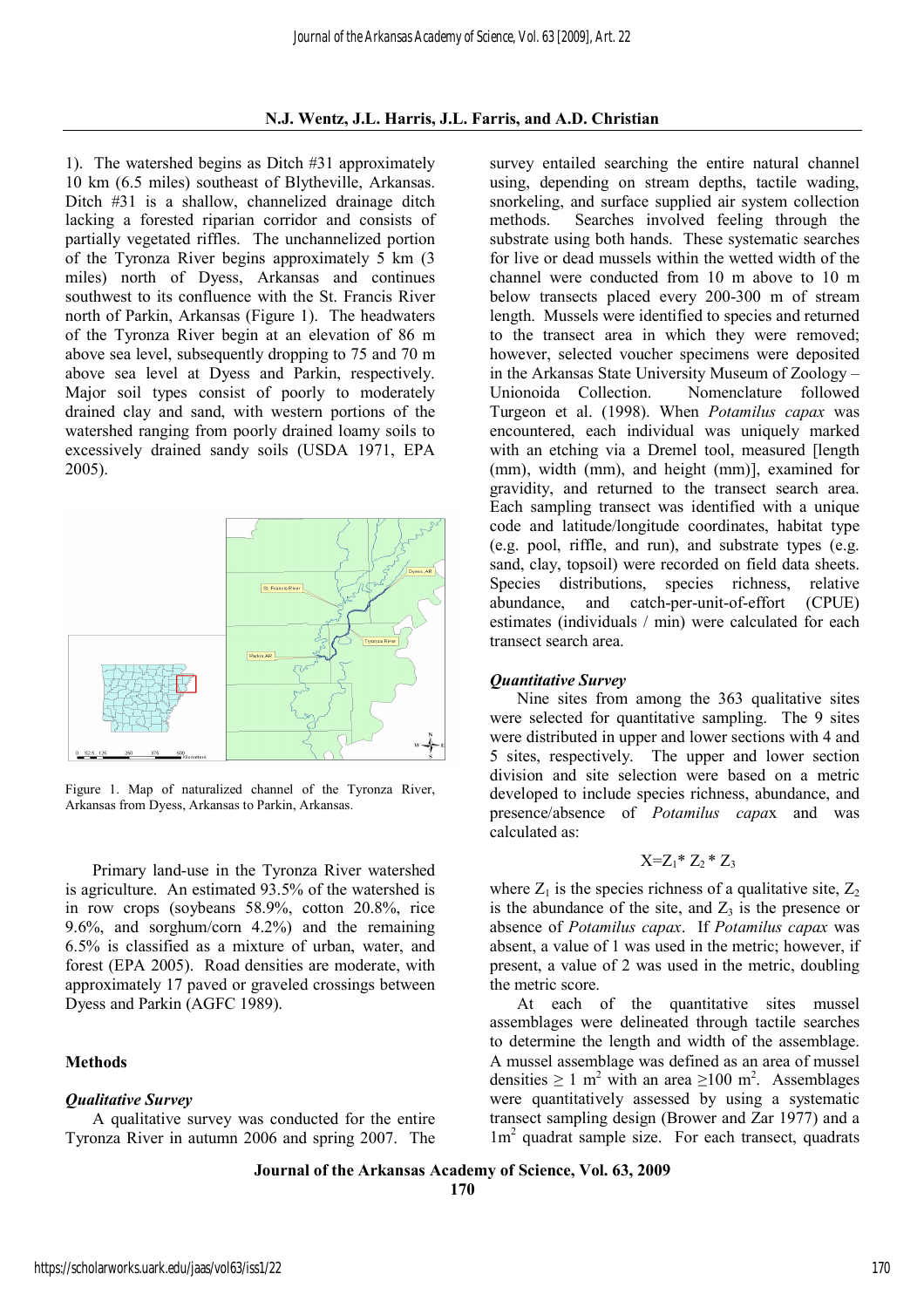## **Mussel Inventory and Population Status of** *Potamilus capax* **(Green 1832) in the Tyronza River, Arkansas**

were placed 2 m intervals across the wetted width of the stream. A new transect was placed downstream at 5 m intervals from the previous transect for the length of the assemblage. Mussels occurring within the  $1m<sup>2</sup>$ quadrat were removed from the substrate, placed in

mesh bags and brought to the surface to be identified to species, weighed to the nearest gram, measured to the nearest 0.1 mm (length, width, and height) and returned to the area of collection.

Table 1. Total number of individuals collected and Catch Per Unit Effort (CPUE) per species (individuals / min.), Arkansas Natural Heritage Commission (ANHC) Rank, Global Rank, % Relative Abundance for species collected from the Tyronza River qualitative survey, and '+' indicates occurrence of live individuals only in quantitative surveys.

| <b>Species</b>         | <b>ANHC</b><br>Rank | <b>Nature</b><br><b>Serve 2009</b> |                  | <b>Total Collected</b> | Overall<br><b>CUPE</b> | % Relative<br>Abundance |
|------------------------|---------------------|------------------------------------|------------------|------------------------|------------------------|-------------------------|
|                        |                     |                                    | Live             | <b>Dead</b>            |                        |                         |
| Amblema plicata        | S5                  | G <sub>5</sub>                     | 2226             | 763                    | 0.544                  | 55.2                    |
| Arcidens confragosus   | S <sub>3</sub>      | G <sub>4</sub>                     | 103              | 63                     | 0.025                  | 2.6                     |
| Fusconaia ebena        | S3/S4               | G4/G5                              | $\boldsymbol{0}$ | $\overline{3}$         | 0.000                  | 0.0                     |
| Fusconaia flava        | S <sub>4</sub>      | G5                                 | 83               | 132                    | 0.020                  | 2.1                     |
| Lampsilis cardium      | S4                  | G <sub>5</sub>                     | 15               | 11                     | 0.004                  | 0.4                     |
| Lampsilis hydiana      | S3                  | G <sub>4</sub> Q                   | $\mathbf{0}$     | 6                      | 0.000                  | 0.0                     |
| Lampsilis teres        | S4                  | G5                                 | 119              | 144                    | 0.029                  | 3.0                     |
| Lasmigona complanata   | S3/S4               | G <sub>5</sub>                     | 88               | 22                     | 0.022                  | 2.2                     |
| Leptodea fragilis      | <b>S4</b>           | G <sub>5</sub>                     | 97               | 174                    | 0.024                  | 2.4                     |
| Ligumia subrostrata    | S4                  | G4/G5                              | $\boldsymbol{0}$ | $\mathbf{1}$           | 0.000                  | 0.0                     |
| Megalonaias nervosa    | S3/S4               | G <sub>5</sub>                     | $\overline{4}$   | 15                     | 0.001                  | 0.1                     |
| Obliquaria reflexa     | <b>S4</b>           | G <sub>5</sub>                     | 79               | 70                     | 0.019                  | $2.0\,$                 |
| Plectomerus dombeyanus | S4                  | G <sub>5</sub>                     | 22               | 103                    | 0.005                  | 0.5                     |
| Pleurobema rubrum      | S <sub>2</sub>      | G2/G3                              | $\overline{4}$   | 22                     | 0.001                  | 0.1                     |
| Pleurobema sintoxia    | S3                  | ${\rm G4/G5}$                      | 9                | 25                     | 0.002                  | 0.2                     |
| Potamilus capax        | S1                  | G1/G2                              | 13               | 19                     | 0.003                  | 0.3                     |
| Potamilus ohiensis     | S3/S4               | G <sub>5</sub>                     | 38               | 14                     | 0.009                  | 0.9                     |
| Potamilus purpuratus   | <b>S4</b>           | G5                                 | 310              | 247                    | 0.076                  | 7.7                     |
| Pyganodon grandis      | S5                  | G <sub>5</sub>                     | 21               | 15                     | 0.005                  | 0.5                     |
| Quadrula apiculata     | S <sub>2</sub>      | G <sub>5</sub>                     | $\boldsymbol{0}$ | 10                     | 0.000                  | $0.0\,$                 |
| Quadrula metanevra     | S3/S4               | G4                                 | $\overline{2}$   | $\mathbf{1}$           | 0.001                  | 0.0                     |
| Quadrula nodulata      | S4                  | G4                                 | 209              | 328                    | 0.051                  | 5.2                     |
| Quadrula pustulosa     | S5                  | G <sub>5</sub>                     | 333              | 288                    | 0.081                  | 8.3                     |
| Quadrula quadrula      | S <sub>5</sub>      | G5                                 | 143              | 155                    | 0.035                  | 3.5                     |
| Strophitus undulatus   | S <sub>3</sub>      | G <sub>5</sub>                     | 29               | 10                     | 0.007                  | 0.7                     |
| Toxolasma lividus      | S <sub>2</sub>      | G2                                 | $^+$             | $^{+}$                 | $+$                    | $+$                     |
| Toxolasma parvus       | S4                  | G <sub>5</sub>                     | $0+$             | $1+$                   | $0.000 +$              | $0.0+$                  |
| Toxolasma texasiensis  | S3                  | G4                                 | $\boldsymbol{0}$ | $\mathbf{1}$           | 0.000                  | $0.0\,$                 |
| Tritogonia verrucosa   | S4                  | ${\rm G4/G5}$                      | 58               | 51                     | 0.014                  | 1.4                     |
| Truncilla donaciformis | S <sub>3</sub>      | G <sub>5</sub>                     | 15               | $\,8\,$                | 0.004                  | 0.4                     |
| Truncilla truncata     | S4                  | G5                                 | $\,8\,$          | 18                     | 0.002                  | 0.2                     |
| Uniomerus declivus     | S1                  | G5                                 | $\boldsymbol{0}$ | $\mathbf{1}$           | 0.000                  | 0.0                     |
| Uniomerus tetralasmus  | S <sub>2</sub>      | G <sub>5</sub>                     | $\boldsymbol{0}$ | $\,1$                  | 0.000                  | 0.0                     |
| <b>Total</b>           |                     |                                    | 4030             | 2722                   | 0.985                  |                         |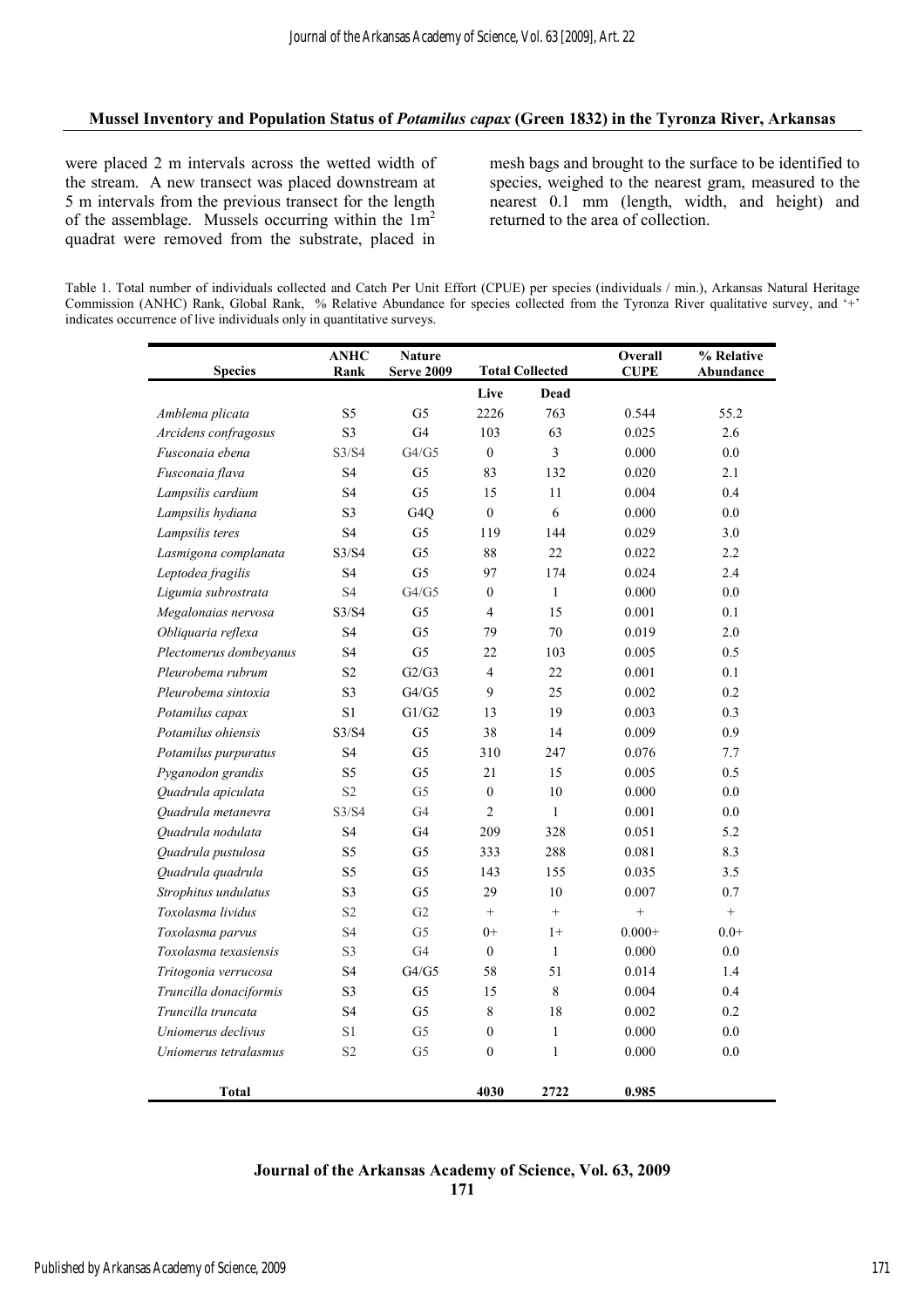Statistical analyses for mussel assemblages include assemblage area, density, species richness, and sample variance and standard deviation for individual species. Community numerical standing crop (CNSC) and population estimates were calculated using the equation described by Sampford (1962):

$$
X = \sum_{0}^{i} y_i * g_i
$$

where x is the total number of mussels found in the assemblage,  $i$  is the number of strata,  $y_i$  is the total individuals collected from the sample, and  $g_i$  is the raising factor. The raising factor can be defined by  $n_i/N_i$ , with  $n_i$  as the number of sample units in the *i*th stratum, and  $N_i$  as the total potential number of sampling units in the *i*th stratum. Ninety-five percent confidence intervals were calculated using the following formula:

$$
X = \left[ t^* \sqrt{\sum_{o}^{i} N_i^2} * S^2 y_i * \frac{1 - f_i}{n_i} \right]
$$

In the equation,  $S^2 y_i$  is the variance from counts in the  $n_i$  sampling units in the *i*th stratum and *t* is the student's *t* for effective degrees of freedom.

#### **Results**

#### *Qualitative Survey*

A total of 70.4 RKM of the Tyronza River was surveyed resulting in a total of 363 sites. A total of 33 species were observed, 8 of which were only collected dead, either in middens or within the river proper. One S1 (extremely rare), 1 S2 (very rare), and 9 S3 (rare to uncommon) species observed (Table 1). The second S2 species observed during the quantitative survey. *Amblema plicata* was the most abundant species observed during the qualitative survey with 2,226 individuals, comprising 55.2% of the total specimens found. *Quadrula pustulosa* and *Potamilus purpuratus* were the second and third most abundant species with 333 and 310 individuals, comprising 8.3 and 7.7% of the total individuals, respectively (Table 1).

Overall, CPUE per site was rather low for the upper 30 RKM, with a mean of 0.5 individuals / min.; however, at RKM 30-31, CPUE increased to a mean of 1.9 individuals / min. (Fig. 2). The survey wide CPUE was 0.9 individuals / min. (Table 2). Approximately



Figure 2. CPUE (individuals / min) and species richness of the qualitative survey of the Tyronza River, Arkansas, plotted by river kilometer. The survey began at river km 0, upstream, and ended at river km 70.4 at Parkin, Arkansas.

70% of the 363 sites sampled had a CPUE of  $\leq$ 1 individual / min. (Fig. 3). The mean sample time per site was 11.7 (3.6 SD) min. (Table 2). Mean species richness and abundance increased from sites upstream of RKM 30 – 31 (2.5 (1.5 SD) species / site and 5.3 (5.7 SD) individuals / site, respectively) to sites downstream of RKM  $30 - 31$  (5.5 (2.7 SD) species / site and 22.2 (18.8 SD) individuals / site, respectively) (Fig. 2, Table 2). The survey wide mean species richness and individual abundance were 3.4 (2.7 SD) species / site and 11.1 (15.1 SD) individuals / site, respectively (Table 2). A Mann-Whitney test showed that increases in CPUE, species richness, and abundance were significantly higher  $(p \le 0.0001)$ downstream of RKM 30 – 31 compared to upstream of  $RKM 30 - 31$ 



Figure 3. Frequency distribution of the number of Tyronza River qualitative sites with CPUE ranging from 0 to 7 individuals / min.

#### *Quantitative Survey*

Twenty-five species and 914 individuals were observed from the 9 quantitative sites. A total of 1, 501 quadrats were sampled over  $37,025$  m<sup>2</sup> with a range of assemblage size ranging from 75  $m<sup>2</sup>$  to 29,900  $m<sup>2</sup>$  (Table 4). Species composition at each assemblage ranged from 5 to 21 species with mean densities from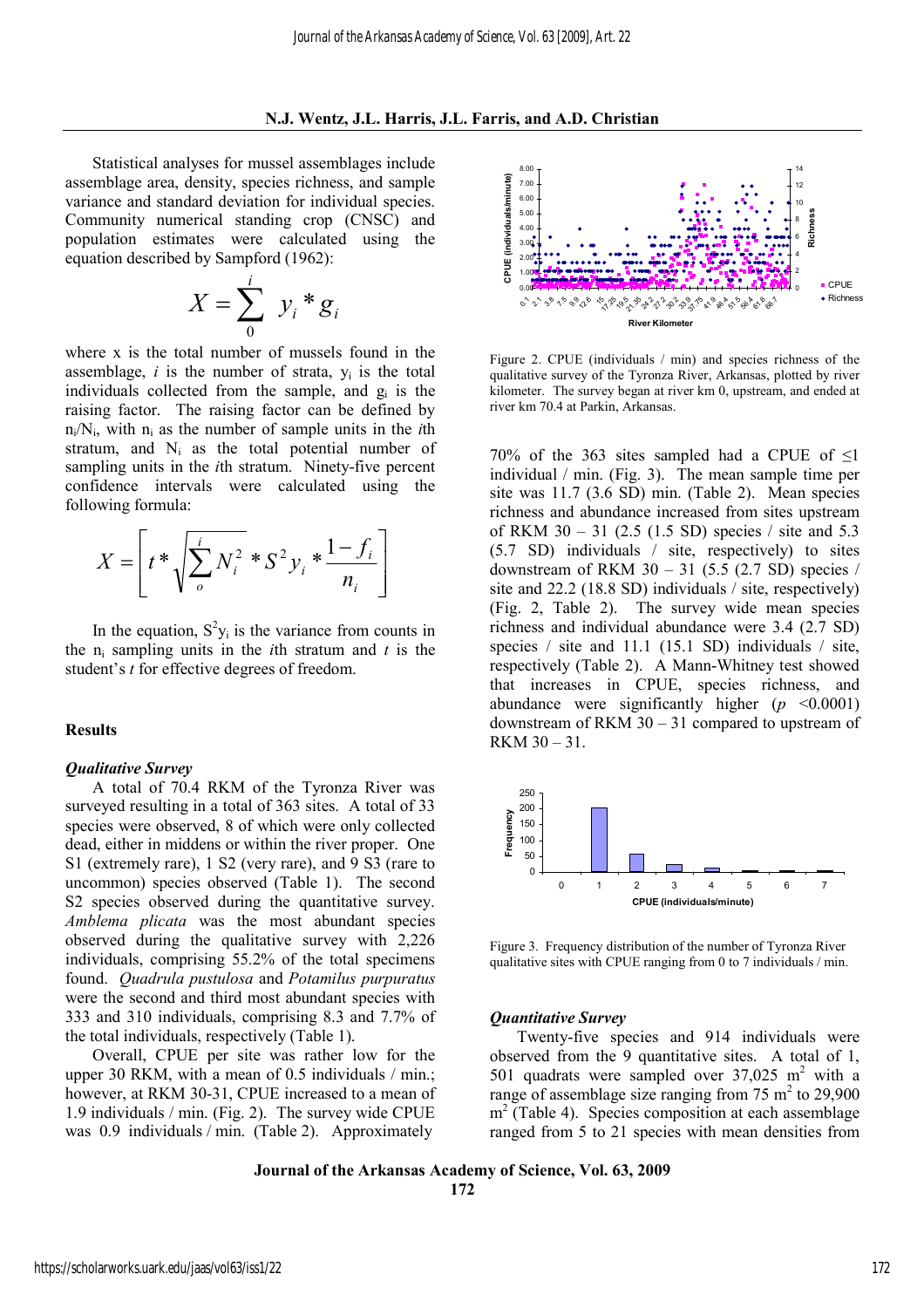## **Mussel Inventory and Population Status of** *Potamilus capax* **(Green 1832) in the Tyronza River, Arkansas**

Table 2. Sample effort, CPUE, number of individuals, and richness per site with standard deviation and sample variance in parentheses.

|                   | <b>Sample Effort</b> | <b>CPUE</b>   | No. of individuals | <b>Richness/Site</b> |
|-------------------|----------------------|---------------|--------------------|----------------------|
| Overall Mean      | 11.7(3.6;13.5)       | 0.9(1.2; 1.5) | 11.1(15.1; 228.2)  | 3.4(2.7; 7.3)        |
| RKM 0 to 30-31    |                      | 0.5(0.4; 0.2) | 5.3(5.7; 32.9)     | 2.5(1.5; 2.4)        |
| RKM 30-31 to 70.4 |                      | 1.9(1.5; 2.4) | 22.2 (18.8; 355.0) | 5.5(2.7; 7.1)        |
| Minimum           | $\theta$             | 0             | $\theta$           | $\theta$             |
| Maximum           | 28                   |               | 79                 | 12                   |

Table 3. Length (mm), height (mm), and width (mm), overall means (SD), and gravidity status for all *Potamilus capax* observed during the qualitative survey of the Tyronza River, Arkansas.

| Potamilus capax ID   | <b>Site Location</b>  | Length     | Height     | Width      | <b>Maturity</b> | Gravid         |
|----------------------|-----------------------|------------|------------|------------|-----------------|----------------|
| TW1                  | N35.46665;W090.39989  | 118.0      | 86.5       | 75.2       | Adult           |                |
| TW <sub>2</sub>      | N35.38880; W090.41620 | 101.2      | 69.8       | 69.5       | Adult           | <b>YES</b>     |
| TW <sub>3</sub>      | N35.37712;W090.46560  | 129.4      | 84.0       | 67.7       | Adult           |                |
| TW4                  | N35.37468; W090.46883 | 88.3       | 67.7       | 57.7       | Adult           | N <sub>O</sub> |
| TW <sub>5</sub>      | N35.37225; W090.47082 | 97.6       | 72.1       | 65.2       | Adult           |                |
| TW <sub>6</sub>      | N35.36812;W090.47579  | 89.1       | 64.0       | 58.5       | Adult           | N <sub>O</sub> |
| TW7                  | N35.30293; W090.47034 | 79.2       | 58.4       | 52.3       | Adult           |                |
| TW8                  | N35.28674; W090.47939 | 48.7       | 32.5       | 37.1       | Juvenile        |                |
| TW9                  | N35.28253; W090.52901 | 92.0       | 69.2       | 58.6       | Adult           |                |
| TW10                 | N35.28253; W090.52901 | 41.6       | 31.4       | 26.0       | Juvenile        |                |
| TW11                 | N35.28169; W090.53540 | 55.1       | 45.2       | 36.9       | Adult           |                |
| TW12                 | N35.28734; W090.56240 | 106.8      | 80.2       | 67.1       | Adult           | N <sub>O</sub> |
| TW13                 | N35.28734; W090.56240 | 123.6      | 99.3       | 73.5       | Adult           |                |
| <b>Mean Adult</b>    |                       | 90.0(27.9) | 66.2(20.3) | 57.3(15.4) |                 |                |
| <b>Mean Juvenile</b> |                       | 45.2(5.0)  | 32.0(0.8)  | 31.6(7.9)  |                 |                |

adult length, height, and width of 90.0 (27.9) mm 66.2 (20.3) mm, 57.3 and (15.4) mm, respectively and juvenile mean length, height, and width was 45.2 (5.0 SD) mm, 32.0 (0.8 SD) mm, and 31.6 (SD) mm respectively (Table 3). Densities and population estimates for *Potamilus capax* ranged from 0.005 to 0.05 mussels /  $m^2$  and  $10 \pm 25$  to  $33 \pm 50$  individuals, 1.0 (0.2 SD) to 1.9 (2.7 SD) mussels  $/m^2$ , respectively (Table 4). Community Numerical Standing Crop (CNSC) estimates ranged from  $70 \pm 30$  to  $22,986 \pm 7$ , 905 individuals (Table 4). *Amblema plicata* was the most abundant species during the quantitative sampling, followed by *Q. pustulosa*, *Q. nodulata*, *Potamilus purpuratus*, and *Q. quadrula*. *Potamilus capax* was observed at 3 of the 9 sites with 7 individuals collected. Mean *Potamilus capax*, respectively, with an overall mean of 0.03 mussels /  $m<sup>2</sup>$  $(0.02 S D)$ .

## **Discussion**

## *CPUE and Species Richness*

*Amblema plicata* was the most common mussel collected during the survey comprising over half of all total live individuals. The remaining top 4 species, in order of abundance and number of site occurrences, were *Q. pustulosa*, *Potamilus purpuratus*, *Q. nodulata*, and *Q. quadrula*, respectively. Other species, *M. nervosa*, *Q. metanevra*, and *Utterbackia imbecillis*, were far less abundant; however due to the qualitative nature of the survey, we believe that these species are under represented and may have larger populations than observed. The results of this survey were similar to those of Ahlstedt and Jenkinson (1987) and Posey (1997), in regards to *Amblema plicata* and *Q*. *nodulata, Q. pustulosa*, and *Q. quadrula* abundances, which were often the top 4 species within the St. Francis and Cache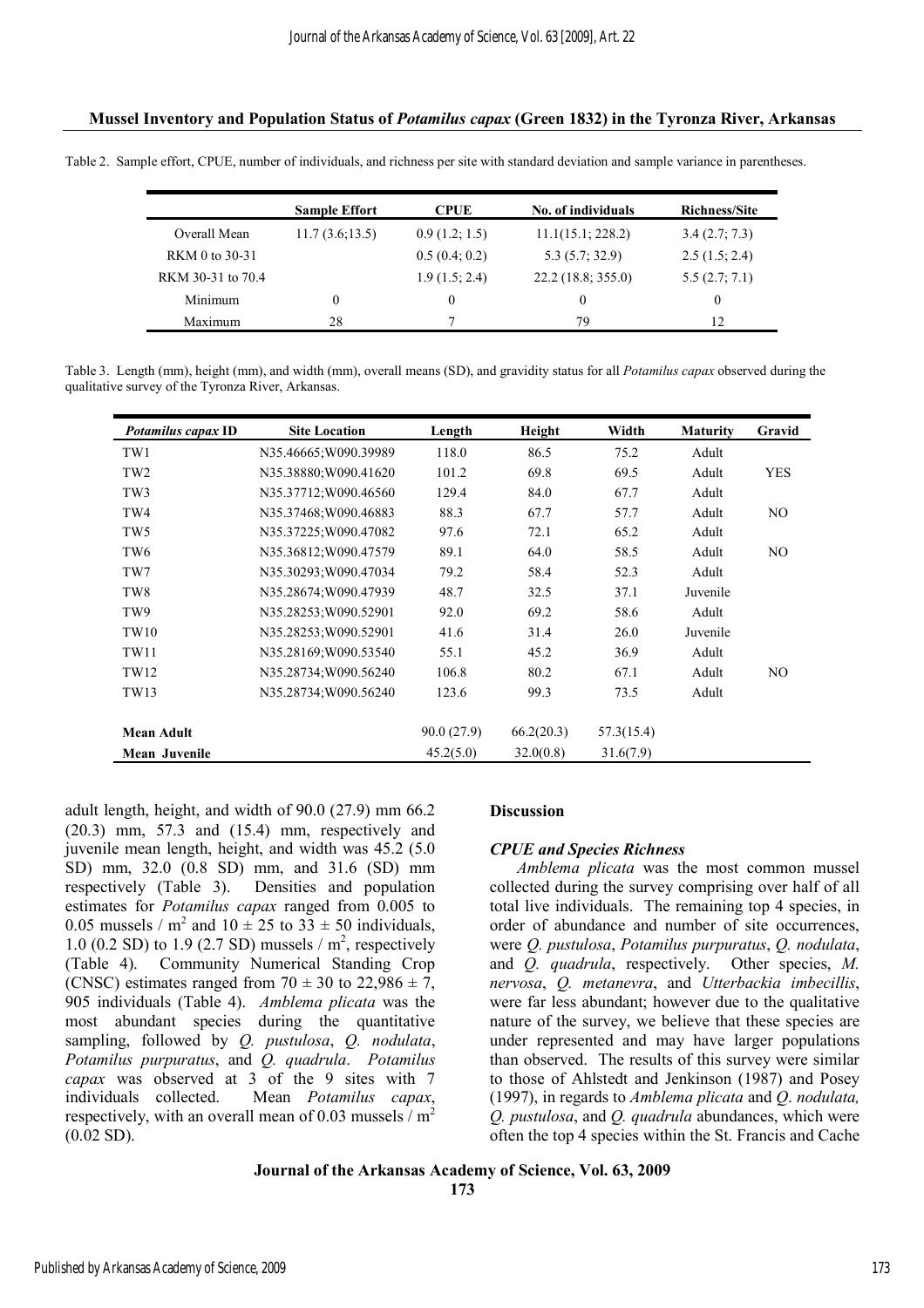## **N.J. Wentz, J.L. Harris, J.L. Farris, and A.D. Christian**

River basins. Ahlstedt and Jenkinson (1987) only observed 6 individuals of *Q. metanevra* and no live *Utterbackia imbecillis* across 192 sites in the St. Francis and Cache River watersheds. Christian (1995) also did not observe any *Utterbackia imbecillis* in the White and Cache Rivers, while dominant species in that study included: *Amblema plicata, M. nervosa, Plectomerus dombeyanus*, *Q. pustulosa*, *and Q. quadrula*.

The presence of 6 species solely as dead or relic

shells indicates extremely low populations of these species within the river. Three of the species, *Ligumia subrostrata*, *Uniomerus declivus*, and *Uniomerus tetralasmus*, were collected downstream of the Ditch 40 confluence, in locations where the 3 species were previously documented (Ahlstedt and Jenkinson 1987, pers. obs.). The remaining species were previously documented within the St. Francis River basin, but with low population numbers or only as relics (Bates and Dennis 1983, Ahlstedt and Jenkinson 1987, 1991).

Table 4. Location (latitude/longitude), total number of samples, total area, mean density (mussels/ m<sup>2</sup>) with (SD), minimum-maximum mussels / m<sup>2</sup>, and community numerical standing crop (CNSC ± 95% CI) for the 9 assemblages quantitatively sampled in the Tyronza River.

|                   |           | Latitude/Longitude) | <b>Total</b><br><b>Samples</b> | <b>Total</b><br>Area $(m^2)$ | <b>Total</b><br><b>Individuals</b> | Min.-<br>Max. | <b>Mean Density</b><br>(mussels/ $m2$ ) | $CNSC \pm 95\% CI$ |
|-------------------|-----------|---------------------|--------------------------------|------------------------------|------------------------------------|---------------|-----------------------------------------|--------------------|
| SITE <sub>1</sub> | N35.62787 | W-90.17840          | 15                             | 75                           | 13                                 | $0 - 3$       | 1.2(0.4)                                | $70 \pm 30$        |
| SITE <sub>2</sub> | N35.56228 | W-90.26754          | 15                             | 150                          | 16                                 | $0 - 3$       | 1.5(0.8)                                | $160 \pm 58$       |
| SITE <sub>3</sub> | N35.52293 | W-90.29912          | 93                             | 780                          | 13                                 | $0 - 3$       | 1.0(0.2)                                | $109 + 116$        |
| SITE <sub>4</sub> | N35.50674 | W-90.33860          | 126                            | 1050                         | 27                                 | $0 - 4$       | 1.1(0.3)                                | $225 \pm 151$      |
| SITE 5            | N35.49865 | W-90.39312          | 640                            | 29900                        | 492                                | $0 - 37$      | 1.9(2.7)                                | $22986 + 7905$     |
| SITE 6            | N35.38933 | W-90.41628          | 267                            | 2730                         | 146                                | $0 - 6$       | 1.3(0.7)                                | $1524 + 298$       |
| SITE <sub>7</sub> | N35.37458 | W-90.46915          | 161                            | 800                          | 108                                | $0 - 6$       | 1.5(1.0)                                | $537 + 164$        |
| SITE 8            | N35.28736 | W-90.47861          | 83                             | 700                          | 45                                 | $0 - 6$       | 1.4(0.9)                                | $396 \pm 189$      |
| SITE <sub>9</sub> | N35.28526 | W-90.55440          | 101                            | 840                          | 54                                 | $0 - 7$       | 1.3(1.0)                                | $450 \pm 228$      |

## *Individual Species Accounts*

Species distribution in the Tyronza River varied from isolated individuals, *Q. metanevra* and *U. imbecillis*, to widespread aggregates, *Amblema plicata* and *Potamilus purpuratus*. Several interesting patterns were observed when species distributions were spatially plotted using Geographic Information Systems (GIS). Specifically, 80% of *S. undulatus'* observations occurred between RKM 30 – 40. Similar trends were observed for *Truncilla donaciformis*, *Truncilla truncata*, and *M. nervosa*. *Arcidens confragosus* was sparsely distributed throughout the river; however, an increase was observed near RKM 50. *Lampsilis cardium* showed an opposite trend, with no individuals in the downstream 20 RKMs.

*Potamilus capax*, previously undocumented in the Tyronza River by Bates and Dennis (1983) and Ahlstedt and Jenkinson (1987), was first observed live near RKM 30; which is downstream of US Highway 63 between Marked Tree and Tyronza. Thirteen live *Potamilus capax* individuals were collected and released during the survey, 1 of which was a gravid female collected in September 2006. Cummings and Mayer (1993) and Barnhart and Roberts (1997)

reported populations of *Potamilus capax* in Illinois, Indiana, and Missouri as being gravid during June. Wisconsin females have been reported as being gravid from June to October (Baker 1928). Gravid females were observed in Ditch 10 of the St. Francis River, near Truman, Arkansas, during April and May 2005. Anecdotally, *Potamilus capax* were collected in all major substrate types (i.e. sand, clay, and silt) and in all major habitat types (i.e. lateral scour pools, riffles, and runs). The presence of juvenile *Potamilus capax* at 2 sites indicated that some recruitment has occurred in the Tyronza River.

## *Quantitative Survey*

Results of the quantitative survey were similar to those of the qualitative survey, with 25 species present for both types of surveys. However, *M. nervosa* and *Pluerobema sintoxia* were not found alive in the quantitative survey and *Toxolasma lividus* and *Toxolasma parvus* were not found alive in the qualitative survey. The top 5 most abundant species were the same for each survey, but in the qualitative survey *Potamilus purpuratus* was the third most abundant versus the fourth most abundant in the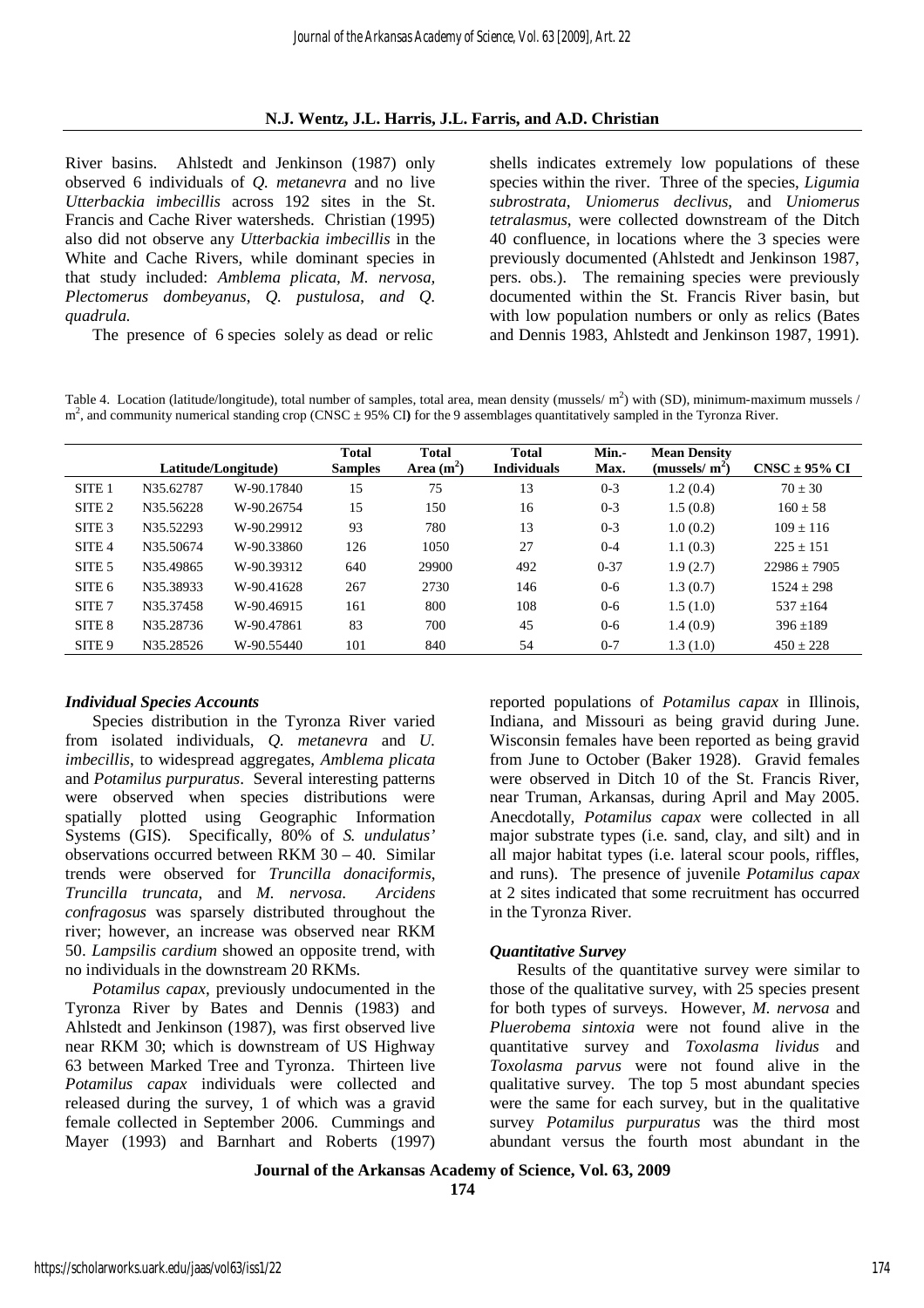## **Mussel Inventory and Population Status of** *Potamilus capax* **(Green 1832) in the Tyronza River, Arkansas**

quantitative survey. Community estimates for the Tyronza River were well below those of larger Arkansas Delta rivers, specifically the Cache River, which had CNSC estimates ranging from  $3,705 \pm$ 1,908 to  $122.115 \pm 24.192$  individuals, and the St. Francis River, which had CNSC ranging from  $5,400 \pm$ 2,646 to  $53,198 \pm 17,145$  individuals (Christian 1995, Posey 1997, Christian et al. 2005). Lower CNSC could possibly be explained through any number of hypotheses, such as lack of suitable mussel habitat and/or hydrological variability (Strayer 1981, 1983, Oesch 1984, DiMaio and Corkum 1995, Strayer 1999, Downing et al. 2000). *Potamilus capax* densities were not as high as that reported by Ahlstedt and Jenkinson (1987), 0.01 mussels  $/m^2$  in ditches and 0.02 mussels / m<sup>2</sup> mainstream St. Francis River, with an overall mean density of 0.004 individuals /  $m^2$  in the entire Tyronza River, but were similar to the results of Harris (1986). However, when densities of only the downstream portion of the Tyronza River were calculated, *Potamilus capax* densities increase to 0.01 mussels / m<sup>2</sup>, similar that reported by Ahlstedt and Jenkinson (1987) within ditches.

## **Conclusions**

The qualitative and quantitative surveys completed on the Tyronza River, Arkansas documented the distribution, relative abundance, and population estimates of mussel assemblages, including *Potamilus capax*, a federally endangered species. A total of 27 live species were observed and an additional 6 species were observed as relics between the 2 surveys. The surveys documented that *Potamilus capax* is present and reproducing in the Tyronza River. Reproduction was confirmed by the presence of a single gravid female and recruitment was documented through the collection of 2 juvenile individuals. The small population of *Potamilus capax* in the Tyronza River may be attributed to habitat and/or flow selectivity of *Potamilus capax* which has been previously undocumented, or an extremely low interaction rate with the host fish, freshwater drum (*Aplodinotus grunniens*). Freshwater drum also serve as a host fish for the bleufer (*Potamilus purpuratus*), which is prevalent throughout the river and was third and fourth most abundant species in the qualitative and quantitative surveys, respectively. This suggests that other driving factors are influencing the distribution and abundance of *Potamilus capax* in the Tyronza River. This survey provides valuable baseline data on the mussel assemblages of an altered alluvial river and reports on the location and status of S1, S2, and S3

species. Such data is critical for the effective management of freshwater mussel in the Tyronza River and of communities in channel altered alluvial rivers.

## **Acknowledgments**

We thank the Arkansas Game and Fish for providing funding for this project. A special thank you is in order to all the private landowners that allowed river access. Lastly, we thank everyone who assisted in the fieldwork, specifically: R. Allen, A. Asher, M. Broadway, K. Inoue, A. Peck, and J. Ward.

## **Literature cited**

- **Ahlstedt SA** and **JJ Jenkinson**. 1987. Distribution and abundance of *Potamilus capax* and other freshwater mussels in the St. Francis River System, Arkansas and Missouri. 67 p. Tennessee Valley Authority, Office of Natural Resources and Economic Development. Knoxville, TN.
- **Ahlstedt SA** and **JJ Jenkinson**. 1991. Distribution and abundance of *Potamilus capax* and other freshwater mussels in the St. Francis River system, Arkansas and Missouri, U.S.A. Walkerana 5:225- 61.
- **Arkansas Game and Fish Commission**. 1989. Arkansas Fishing Atlas: A Fisherman's Guide to Public Access in Arkansas Counties. Arkansas Game and Fish Commission, Little Rock, Arkansas, USA.
- **Arkansas Natural Heritage Commission**. 2006. Annual Report. Arkansas Natural Heritage Commission, Little Rock, Arkansas, USA.
- **Baker FC**. 1928. The fresh-water mollusca of Wisconsin. Part II. Pelecypoda. Bulletin of the University of the Wisconsin Geologic and Natural History Survey. University of Wisconsin 70: 1-  $495 + 76$  plates.
- **Barnhart MC**, and **AD Roberts**. 1997. Reproduction and fish hosts of the fat pocketbook, *Potamilus capax.* Triannual Unionid Report 11:24.
- **Bates JM** and **SD Dennis**. 1983. Mussels (naiad) survey: St. Francis, White, and Cache Rivers, Arkansas and Missouri. Final Report (Contract No. DACW66-78-C-0147), US. Army Corps of Engineers, Memphis District, 89 p.
- **Bogan AE**. 1993. Freshwater bivalve extinctions (Mollusca: Unionoida): A search for causes. American Zoologist 33:599-609.
- **Brower JE** and **JH Zar**. 1977. Field and laboratory methods for general ecology. Wm. C. Brown Company Publishers, Dubuque, Iowa. 194 p.